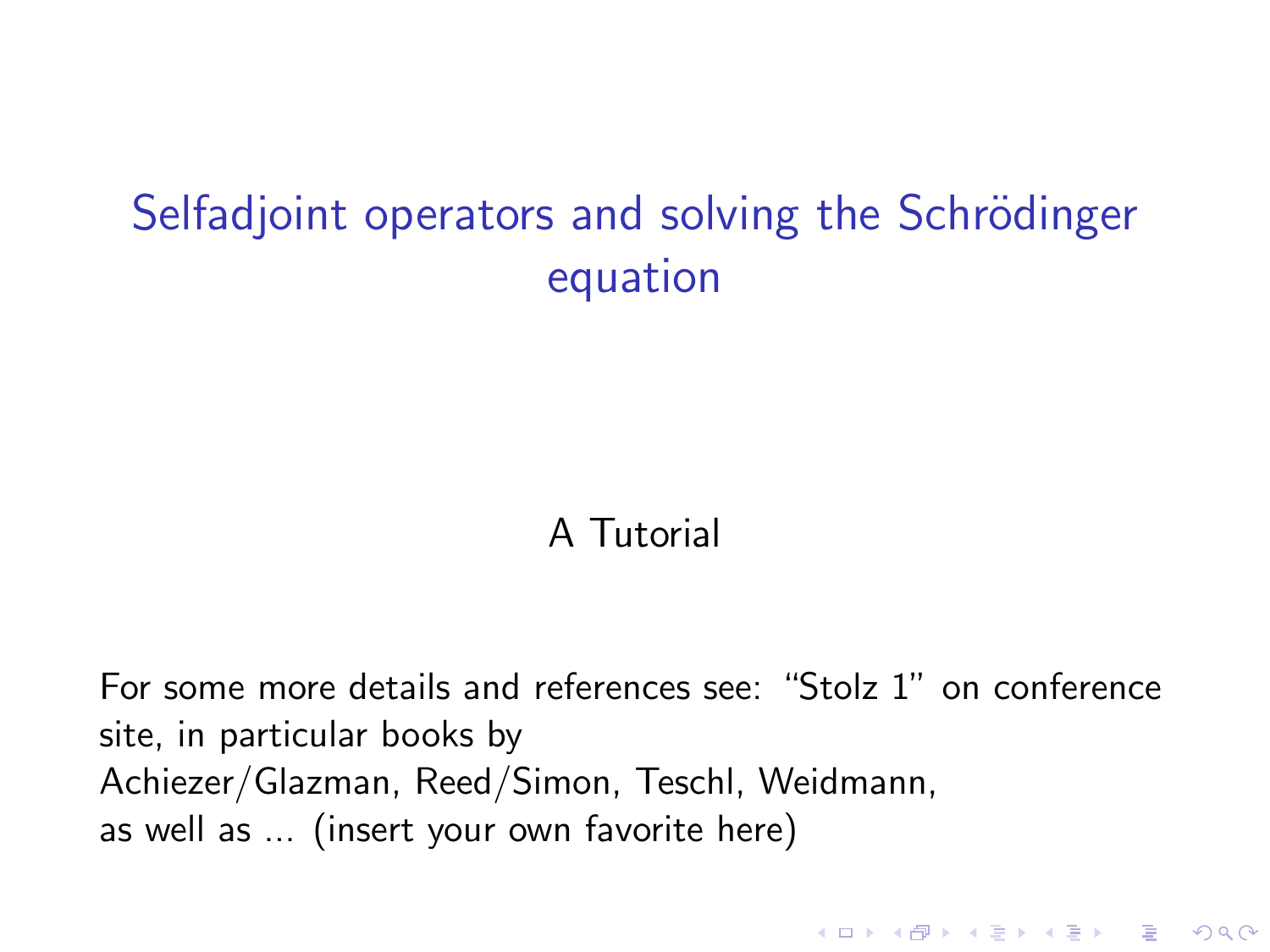### Main Goal:

Why are selfadjoint operators "necessary and sufficient" to do Quantum Mechanics?

**KORK STRATER STRAKER** 

Two reasons:

- $\blacktriangleright$  They are great for mathematics.
- $\blacktriangleright$  They give the right kind of physics.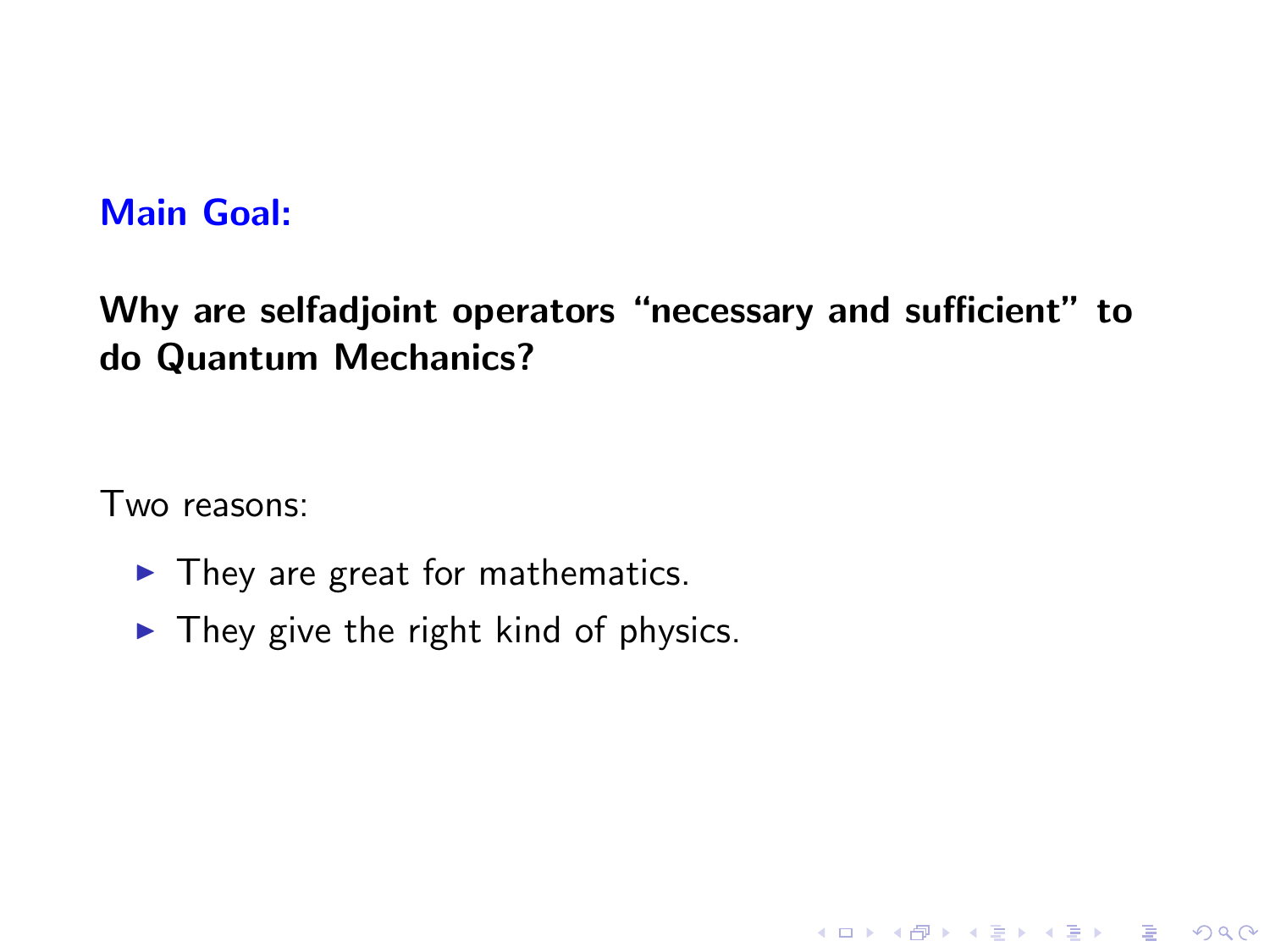## Definitions:

H separable Hilbert space,  $\langle \cdot, \cdot \rangle$ 

 $T: D(T) \subset \mathcal{H} \mapsto \mathcal{H}$  linear, densely defined

Adjoint operator:

$$
D(T^*) = \{ g \in \mathcal{H} : \exists h \in \mathcal{H} s.t. \langle h, f \rangle = \langle g, Tf \rangle \ \forall f \in D(T) \}
$$
  

$$
T^*g = h
$$

**KORK ERKER ADAM ADA** 

 $T$  selfadjoint:  $T^* = T$ T hermitean:  $\langle Tg, f \rangle = \langle g, Tf \rangle \ \forall f, g \in D(T)$ T symmetric: T hermitean and densely defined  $\iff$   $T \subset T^*$ 

All equivalent if  $T \in B(H)$ .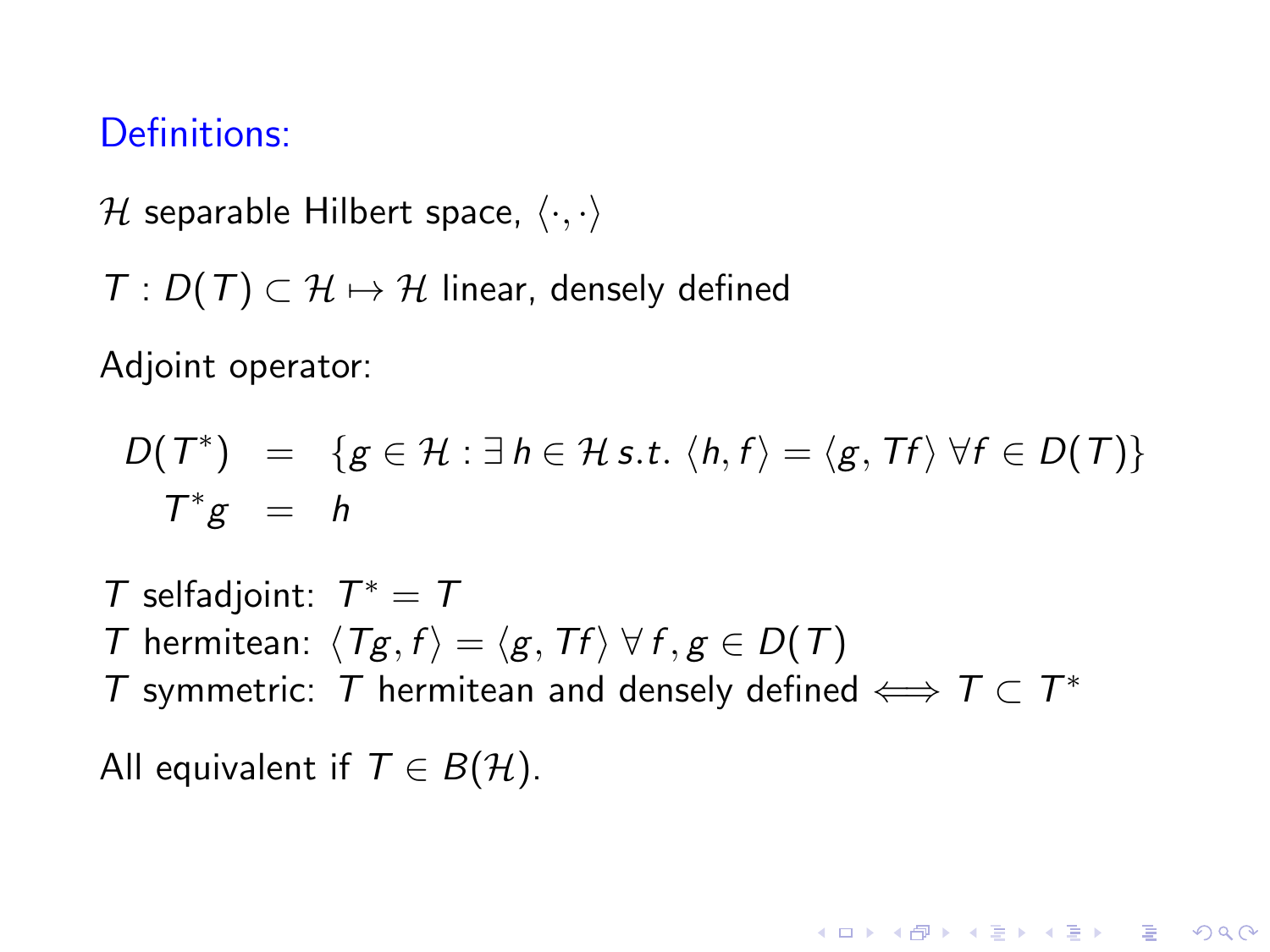# Definitions:

#### Resolvent set:

$$
\rho(T) = \{ z \in \mathbb{C} : T - z \text{ injective}, (T - z)^{-1} \in B(\mathcal{H}) \}
$$

Spectrum:

$$
\sigma(\mathcal{T})=\mathbb{C}\setminus\rho(\mathcal{T})
$$

K ロ ▶ K @ ▶ K 할 ▶ K 할 ▶ | 할 | ⊙Q @

T symmetric  $\implies \sigma(T) \subset \mathbb{R}$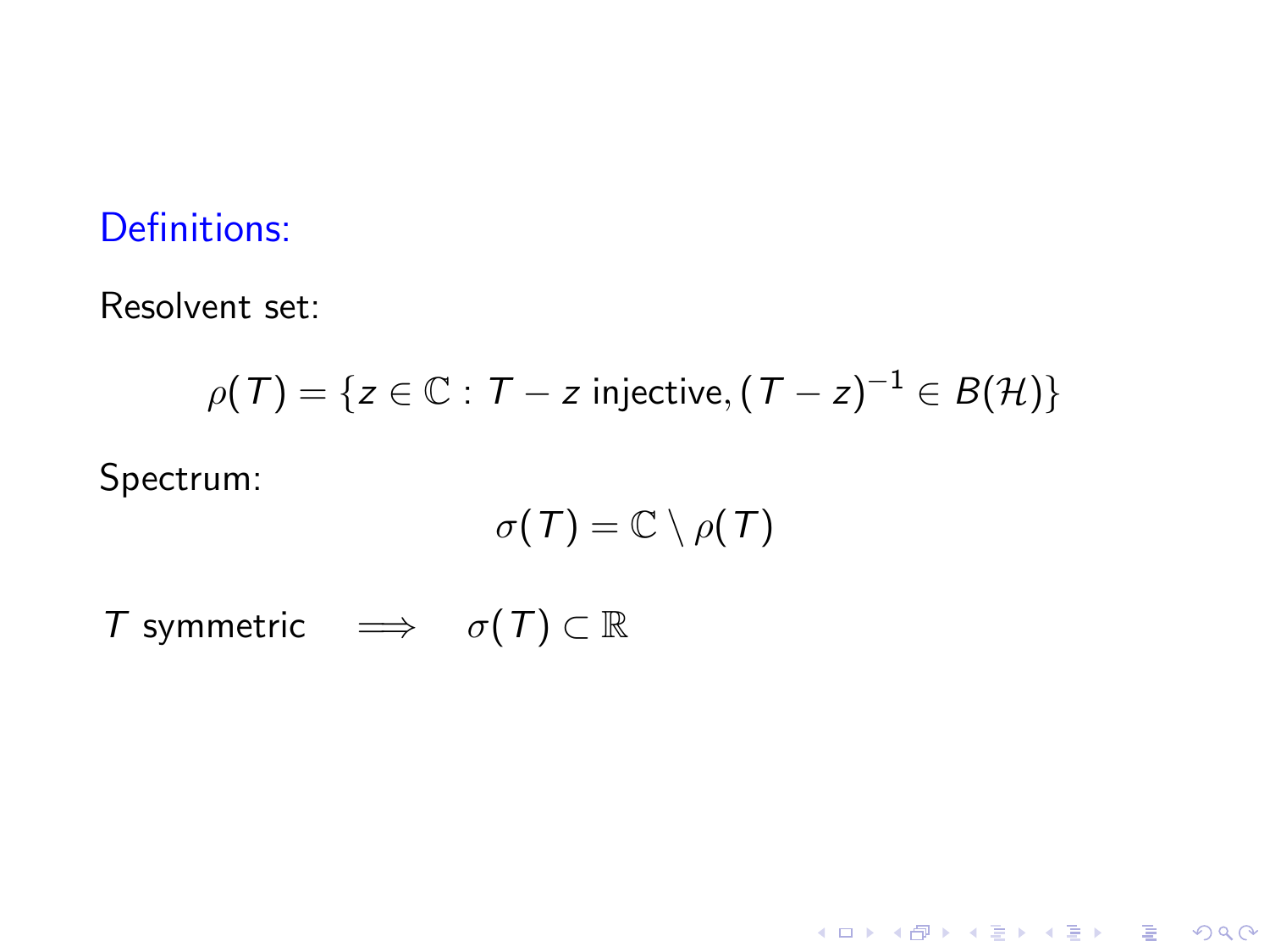# Spectral Family:

A spectral family  $E$  in  $H$  is a family of orthogonal projections  $E(t)$ ,  $t \in \mathbb{R}$ , in H with the properties

► 
$$
E(s) \le E(t)
$$
 if  $s \le t$   
(i.e.  $\langle f, E(s)f \rangle \le \langle f, E(t)f \rangle$  for all  $f \in \mathcal{H}$ ),

\n- $$
E
$$
 is strongly right-continuous
\n- (i.e.  $\lim_{\varepsilon \to 0+} E(t + \varepsilon)f = E(t)f$  for all  $t \in \mathbb{R}$ ,  $f \in \mathcal{H}$ ),
\n

K ロ ▶ K @ ▶ K 할 > K 할 > 1 할 > 1 이익어

$$
\triangleright \ \ E(t) \to 0 \ \text{strongly as} \ t \to -\infty,
$$
  

$$
E(t) \to I \ \text{strongly as} \ t \to \infty.
$$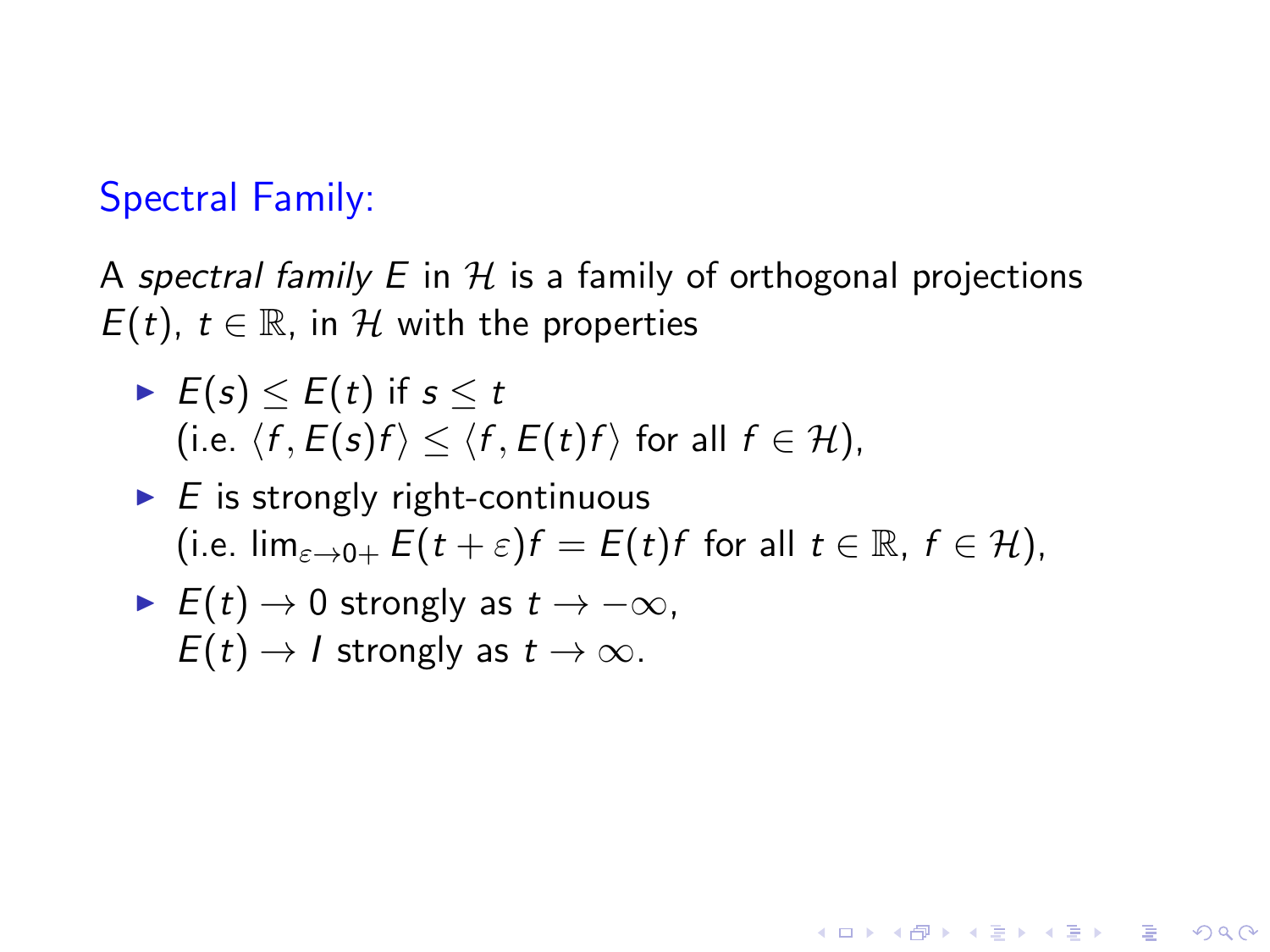# Spectral Theorem:

For every selfadjoint operator T there exists a spectral family  $E$ such that

<span id="page-5-0"></span>
$$
\mathcal{T} = \int_{\mathbb{R}} t \, dE(t). \tag{1}
$$

Conversely, to every spectral family  $E$  the right hand side of  $(1)$ defines a selfadjoint operator T.

Note: [\(1\)](#page-5-0) should be interpreted weakly, i.e.

$$
\langle f, Tf \rangle = \int_{\mathbb{R}} t \, d \langle f, E(t) f \rangle
$$

for all  $f \in D(T)$ . Via polarization this can be extended to

$$
\langle g,\mathit{Tf}\rangle=\int_{\mathbb{R}} t\,d\langle g,\mathit{E}(t)f\rangle
$$

for all  $f, g \in D(T)$ .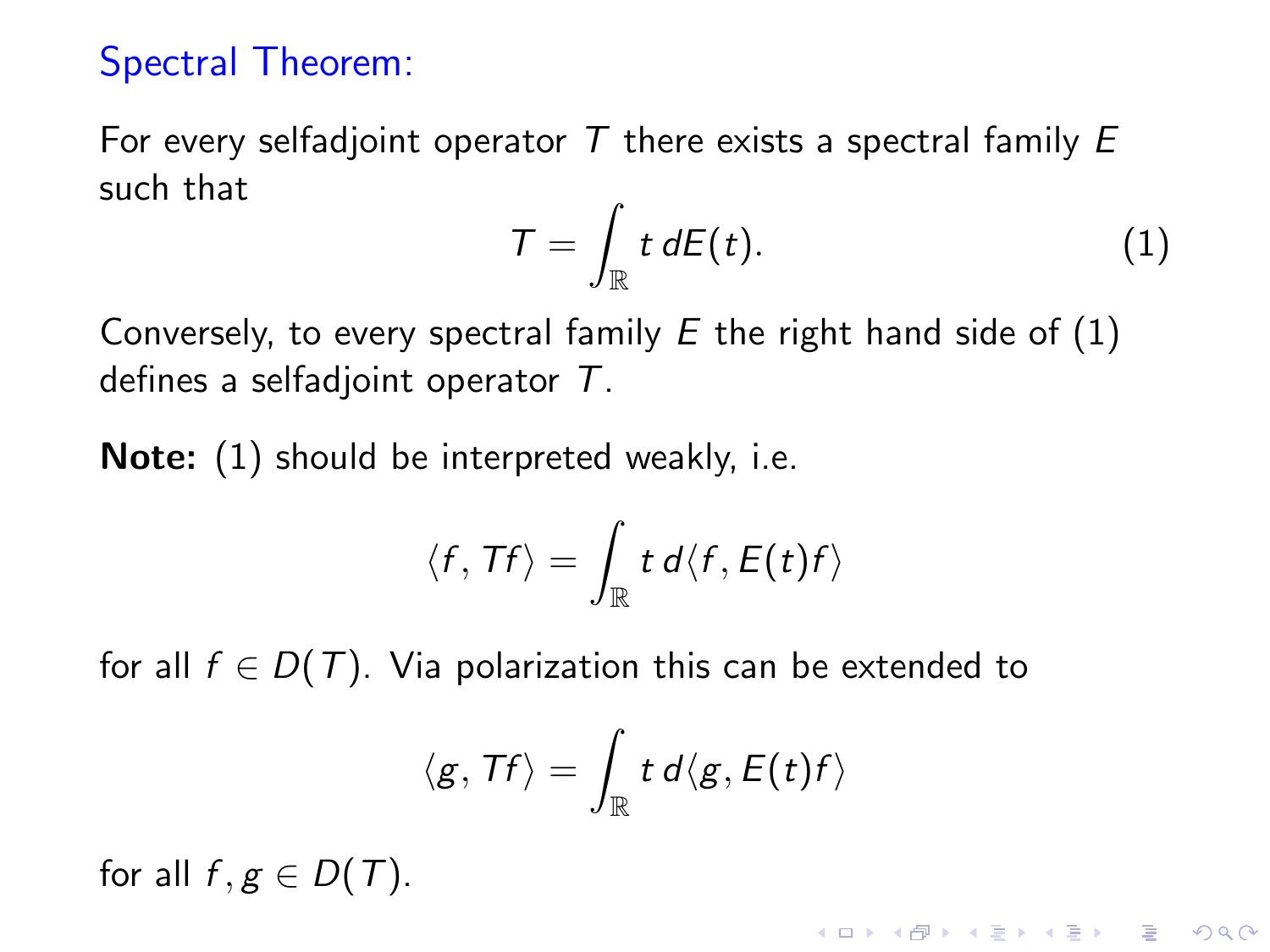# Stone's Formula:

An explicit way to find the spectral family  $E$  for a given selfadjoint operator  $T$  (at least in principle) is given by Stone's formula:

$$
\langle g, (E(b) - E(a))f \rangle =
$$
  
\n
$$
\lim_{\delta \to 0+} \lim_{\varepsilon \to 0+} \frac{1}{2\pi i} \int_{a+\delta}^{b+\delta} \langle g, ((T-t-i\varepsilon)^{-1} - (T-t+i\varepsilon)^{-1})f \rangle dt
$$

K ロ ▶ K @ ▶ K 할 ▶ K 할 ▶ | 할 | © 9 Q @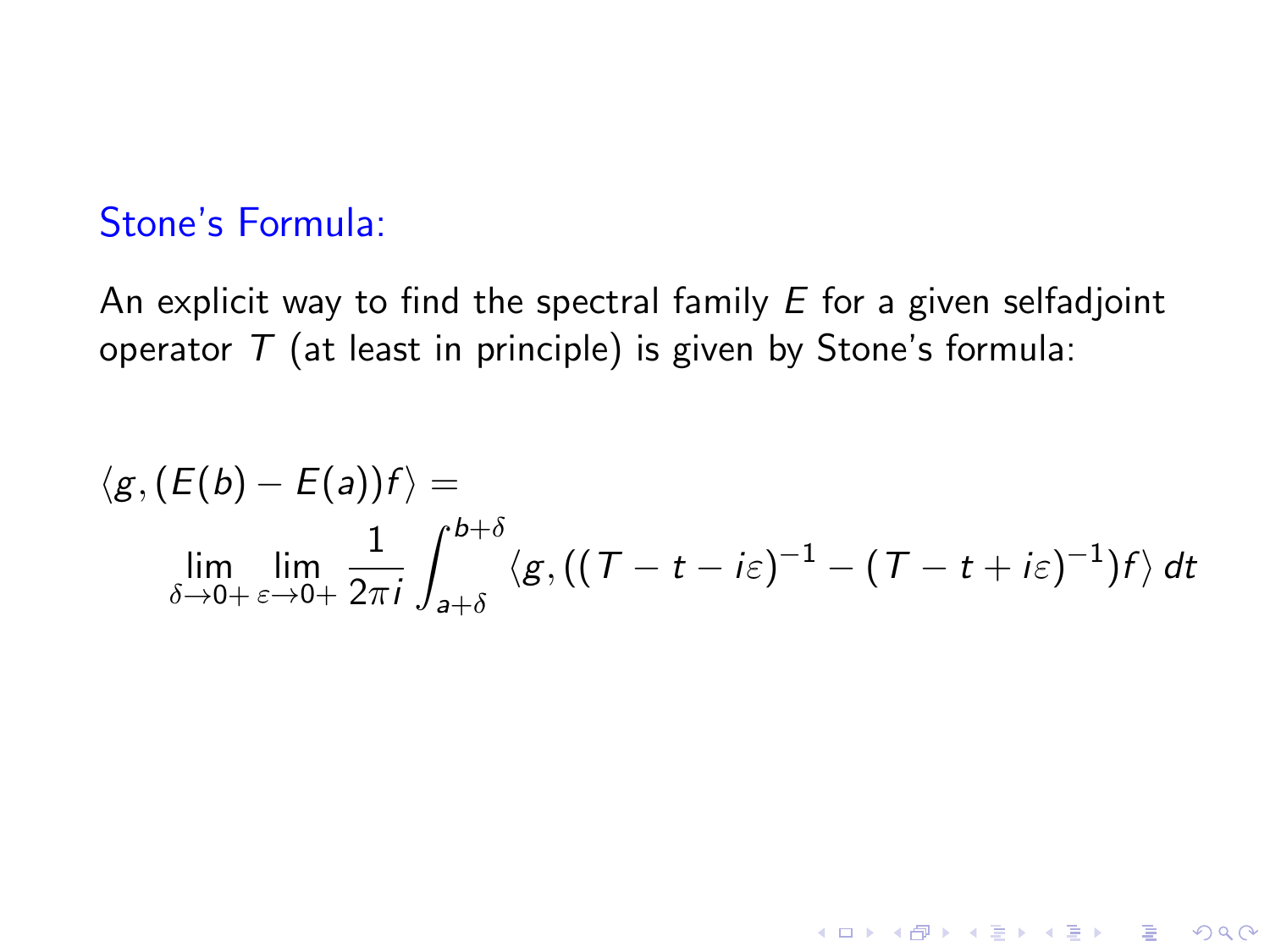Applications of the Spectral Theorem:

#### I. Functional Calculus

T s.a. with spectral family E,  $u : \mathbb{R} \to \mathbb{C}$  Borel. Then

$$
u(T):=\int u(t)\,dE(t)
$$

Properties:

- $\triangleright$  u bounded  $\implies$  u(T)  $\in$  B(H),  $||u(T)|| \leq$  sup  $|u|$
- $(u \pm v)(T) = u(T) \pm v(T)$ ,  $(uv)(T) = u(T)v(T)$  (modulo domain issues)

**KORK ERKER ADAM ADA** 

 $\triangleright$  Coincides with other natural definitions where available (e.g. polynomials, power series)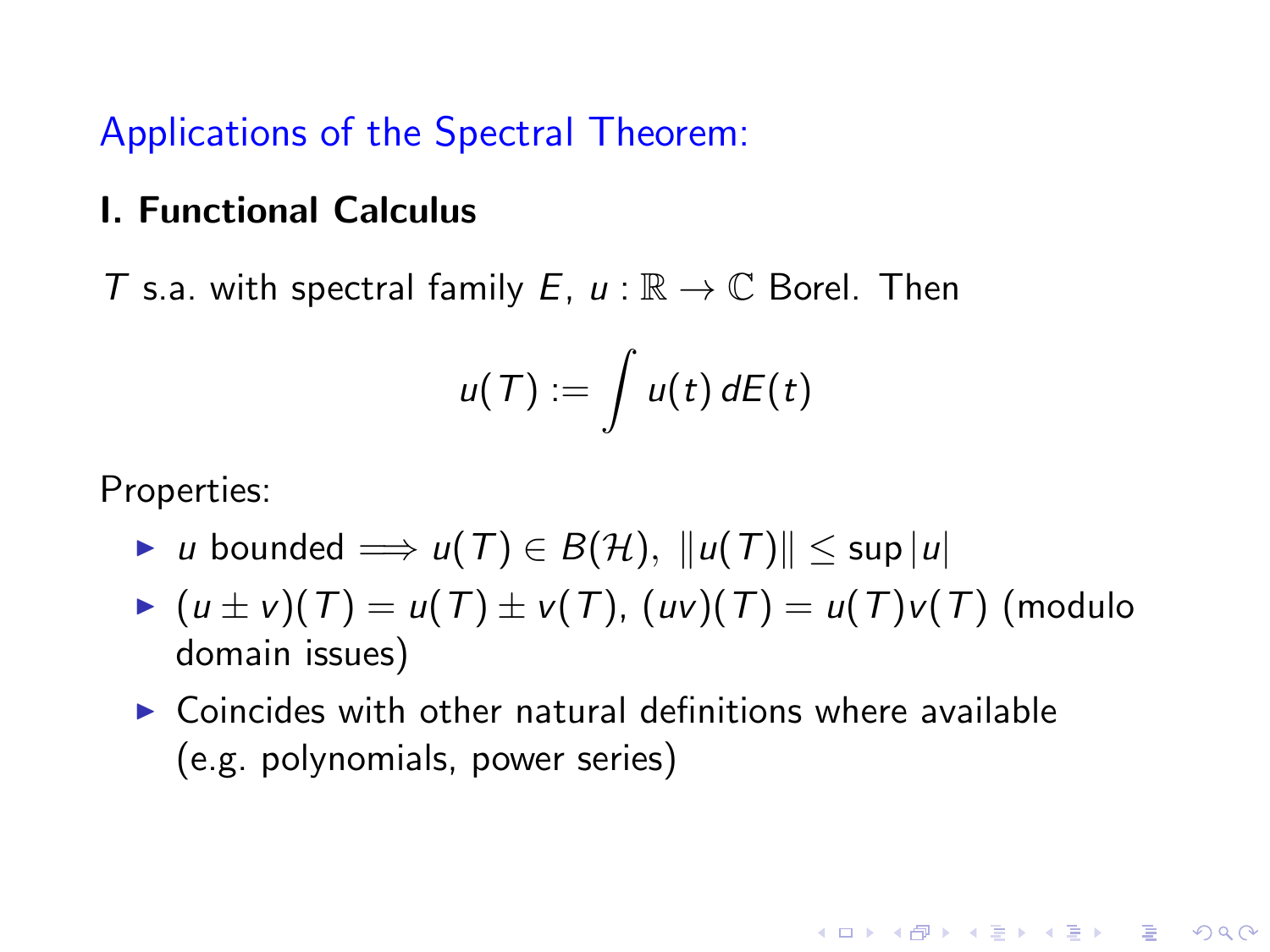# Applications of the Spectral Theorem:

# II. Spectral Types

Define absolutely continuous, singular continuous, pure point spectrum of  $T$  via a.c., s.c. p.p. parts of the spectral measures

$$
d\rho_f(t)=d\langle f,E(t)f\rangle.
$$

**KORK STRATER STRAKER** 

See Notes for details.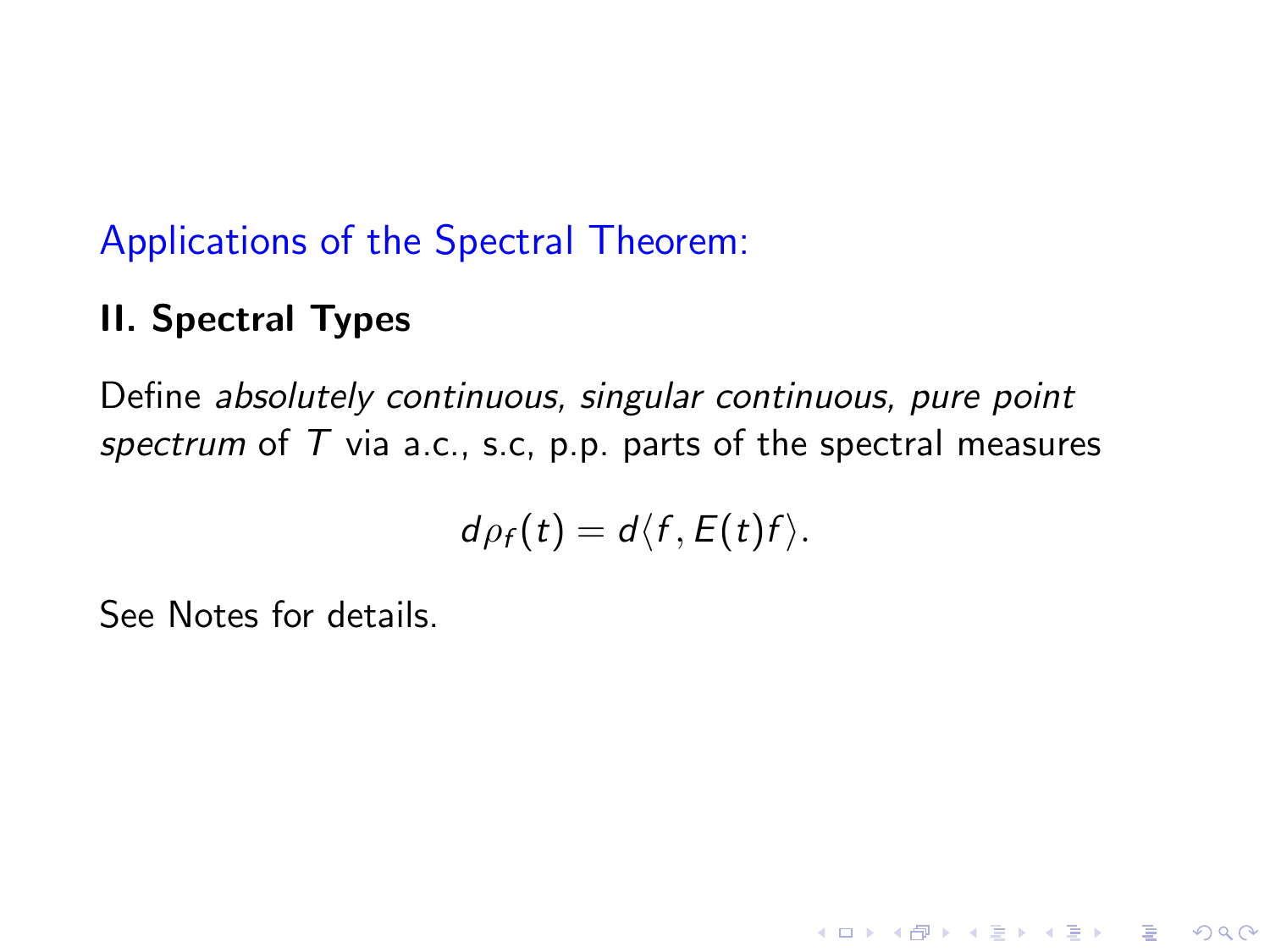# Applications of the Spectral Theorem:

## III. Solving the Schrödinger equation:

Let  $H$  be s.a. in  $\mathcal H$  and  $\mathit{U}(t):=e^{-itH}$  for all  $t\in\mathbb R$  (in sense of functional calculus). Then  $\psi(t) := U(t)\psi_0$  is the unique solution of the Schrödinger equation

$$
i\partial_t \psi(t) = H\psi(t), \quad \psi(0) = \psi_0
$$

4 D > 4 P + 4 B + 4 B + B + 9 Q O

**Thus:** Selfadjointness of the Hamiltonian H (total energy operator) is "sufficient" for Quantum Mechanics!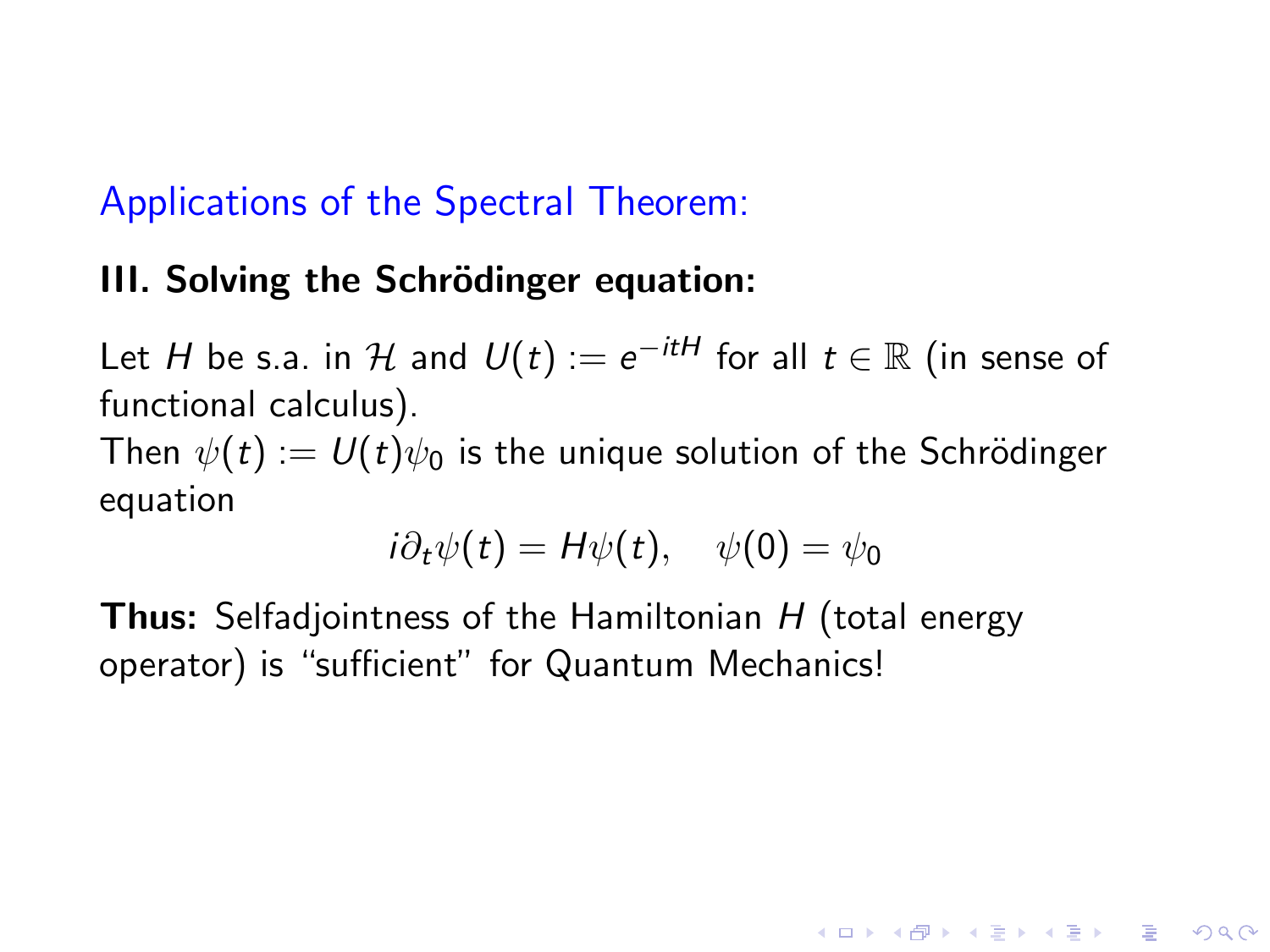# Unitary Groups:

A family  $(U(t))_{t\in\mathbb{R}}$  is called a strongly continuous one-parameter unitary group (SCOUG) if

$$
\blacktriangleright \ U(t) \text{ is unitary in } \mathcal{H} \text{ for all } t \in \mathbb{R},
$$

$$
\blacktriangleright \ U(0) = I \text{ and } U(t+s) = U(t)U(s) \text{ for all } t, s \in \mathbb{R}, \text{ and}
$$

K ロ ▶ K @ ▶ K 할 ▶ K 할 ▶ | 할 | © 9 Q @

$$
\blacktriangleright \ \ U(t)f \to U(s)f \text{ as } t \to s \text{ for all } f \in \mathcal{H}.
$$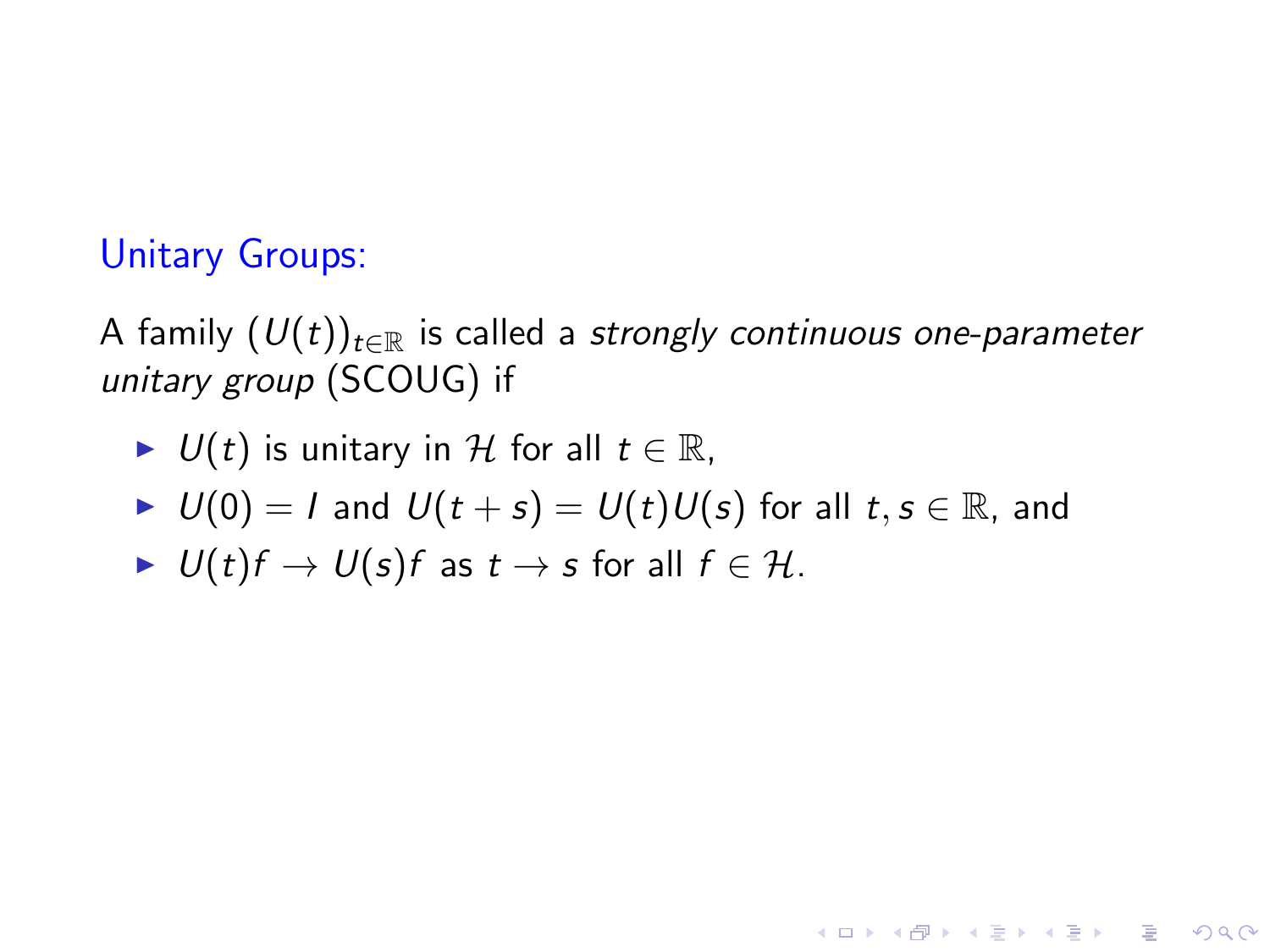# Stone's Theorem:

 $(U(t))_{t\in\mathbb{R}}$  is a SCOUG if and only if there exists a selfadjoint operator  $H$  such that

$$
U(t)=e^{-itH}.
$$

Remark: The "only if" part of Stone's Theorem can be interpreted as "necessity" of selfadjointness of Hamiltonians for Quantum Mechanics:

- Initarity of the time-evolution  $U(t)$  guarantees that the norm of an initial state  $\psi_c \in \mathcal{H}$  is preserved in time.
- $\blacktriangleright$  If  $\|\psi_{\bm c}\|^2=1$  and  $\mathcal{H}=L^2(X,\mu),$  then this is crucial for the Born interpretation of Quantum Mechanics: For all measurable  $E \subset X$ .

$$
p_{E,t} = \|\chi_E \psi(t)\|^2
$$

= Probability to be in a configuration  $x \in E$  at time t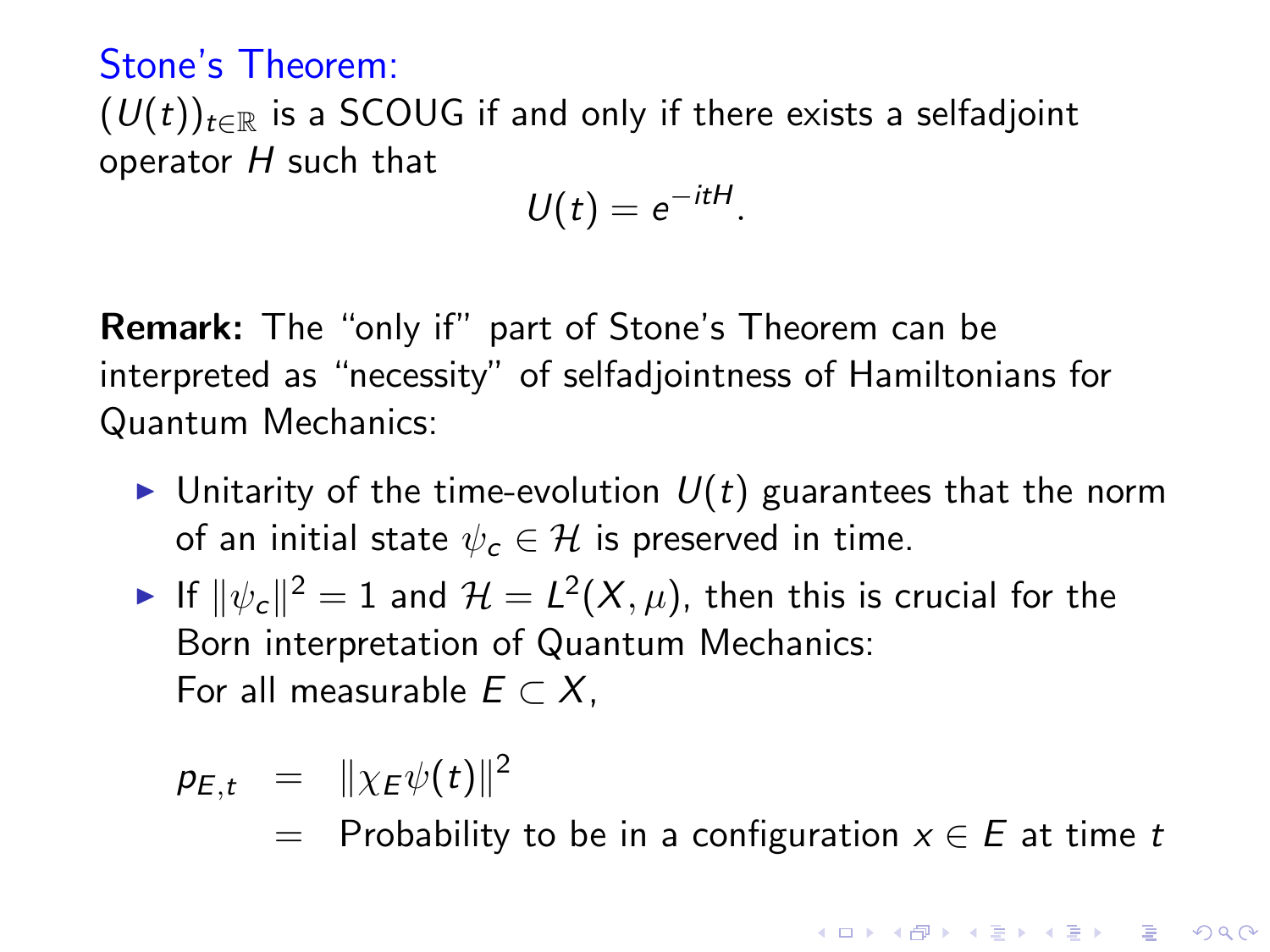# Calculating Time-Evolutions:

Given selfadjoint Hamiltonian H, how does one find  $U(t)=e^{-itH}$ ? Frequent situation:

- $H = H_0 + V$  (for example:  $H_0$  kinetic energy, V potential energy)
- $\blacktriangleright$   $e^{-itH_0}$  can be found explicitly:

Translation invariance  $\implies$  Fouriertransform

4 D > 4 P + 4 B + 4 B + B + 9 Q O

►  $e^{-itH}$  can be found (studied) by perturbative methods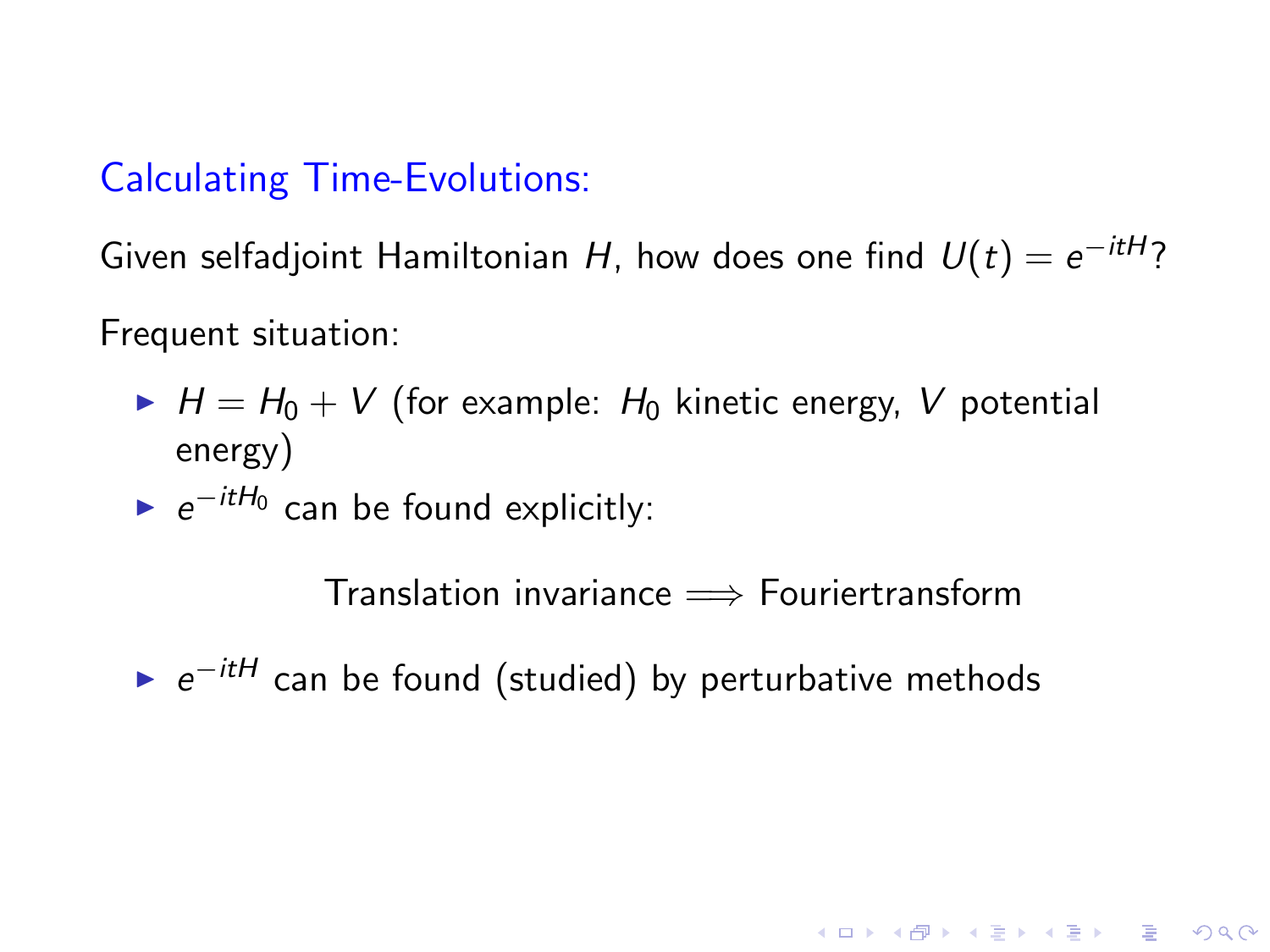#### Continuous and Discrete Laplacians:

**Example 1:**  $H_0 = -\Delta$  in  $L^2(\mathbb{R}^d)$  (selfadjoint on  $H^2(\mathbb{R}^d)$ ):

$$
-\Delta = F_c |x|^2 F_c^{-1}
$$
  

$$
e^{-it(-\Delta)} = F_c e^{-it|x|^2} F_c^{-1}
$$

**Example 2:**  $(h_0 f)(x) = -\sum_{y:|x-y|=1} f(y)$  for  $f \in \ell^2(\mathbb{Z}^d)$ :

$$
h_0 = F_d \left( -2 \sum_{j=1}^d \cos(x_j) \right) F_d^{-1}
$$
  

$$
e^{-ith_0} = F_d e^{-it(-2 \sum_j \cos(x_j))} F_d^{-1}
$$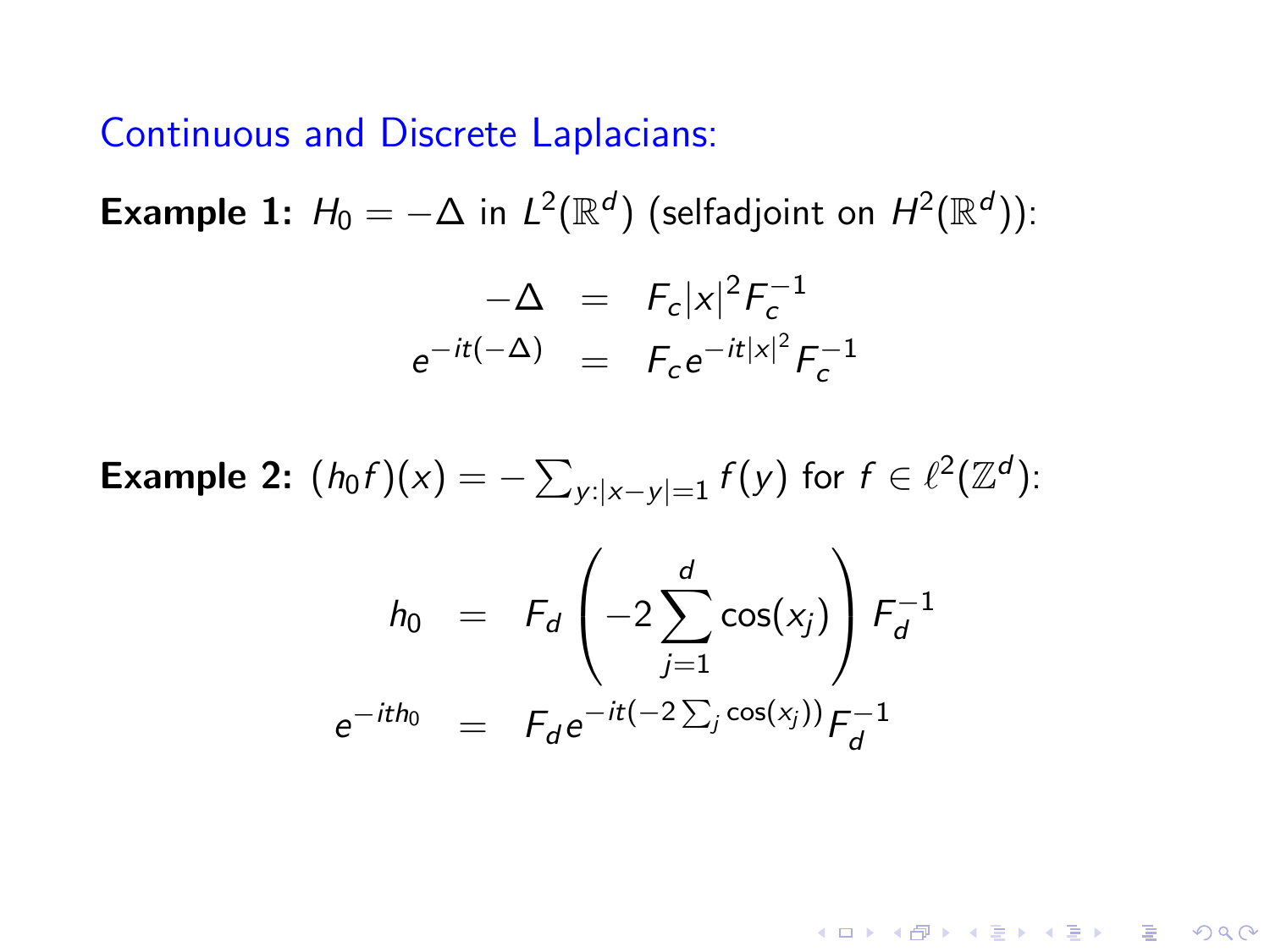### Duhamel's Formula:

Theorem

Let  $H = H_0 + V$ , where  $H_0$  is selfadjoint and V bounded and symmetric in H. Then

$$
e^{-itH}\psi_0 = e^{-itH_0}\psi_0 + (-i)\int_0^t e^{-i(t-t_1)H_0}Ve^{-it_1H}\psi_0 dt_1
$$

K ロ ▶ K @ ▶ K 할 > K 할 > 1 할 > 1 이익어

Proof.

- ► Differentiate  $e^{itH_0}e^{-itH}\psi_0$ .
- $\blacktriangleright$  Then integrate.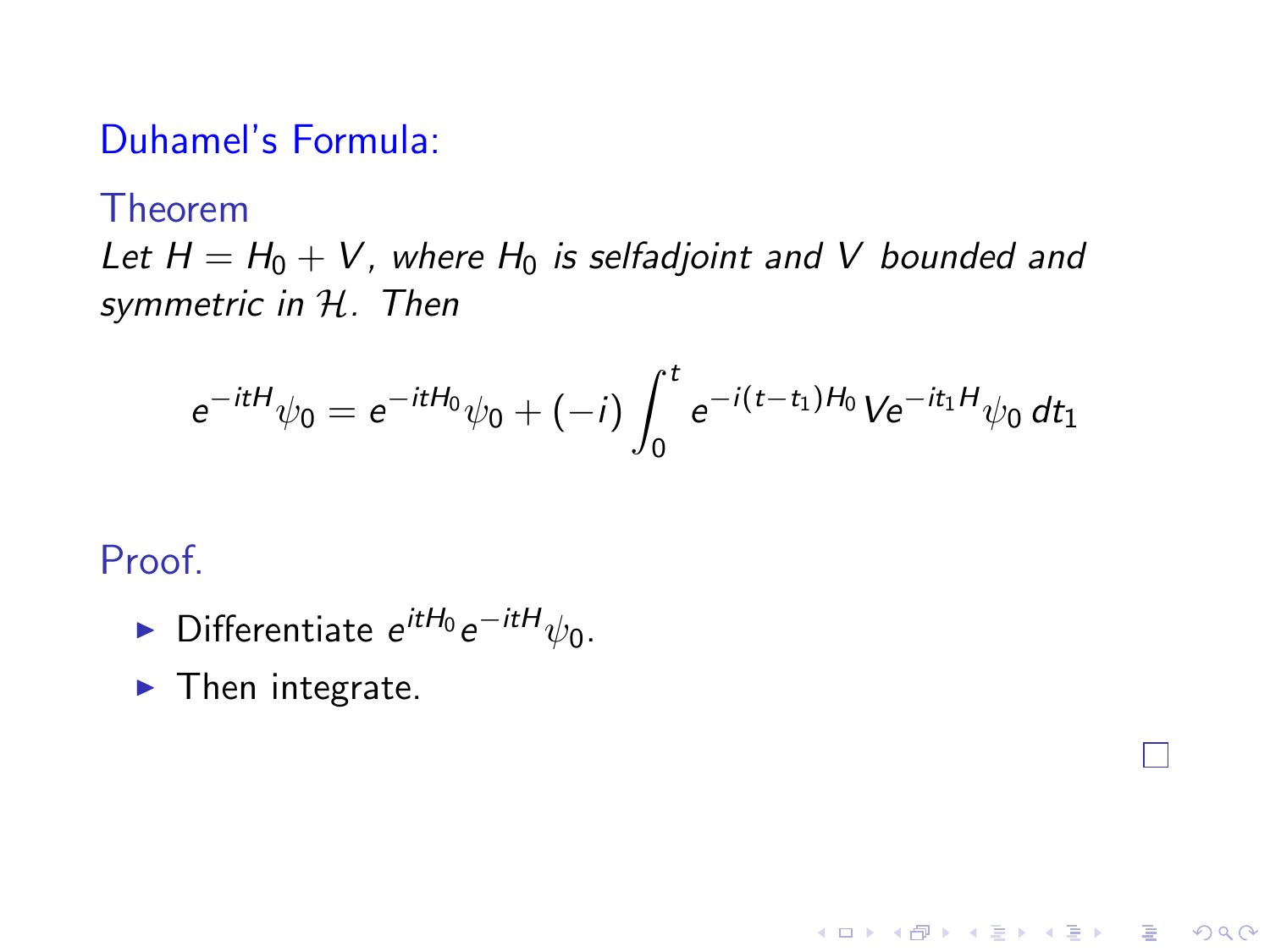# Dyson Series:

#### Theorem

Let  $H = H_0 + V$ , where  $H_0$  is selfadjoint and V bounded and symmetric, and  $\psi_0 \in \mathcal{H}$ . Then

$$
e^{-itH}\psi_0
$$
\n
$$
= e^{-itH_0}\psi_0 + \sum_{n=1}^{\infty} (-i)^n \int_0^t \int_0^{t_1} \cdots \int_0^{t_{n-1}} e^{-i(t-t_1)H_0} V
$$
\n
$$
\left(\prod_{k=1}^{n-1} e^{-i(t_k - t_{k+1})H_0} V\right) e^{-it_nH_0}\psi_0 dt_n \dots dt_2 dt_1
$$

K ロ ▶ K @ ▶ K 할 > K 할 > 1 할 > 1 이익어

Proof. Iterate Duhamel.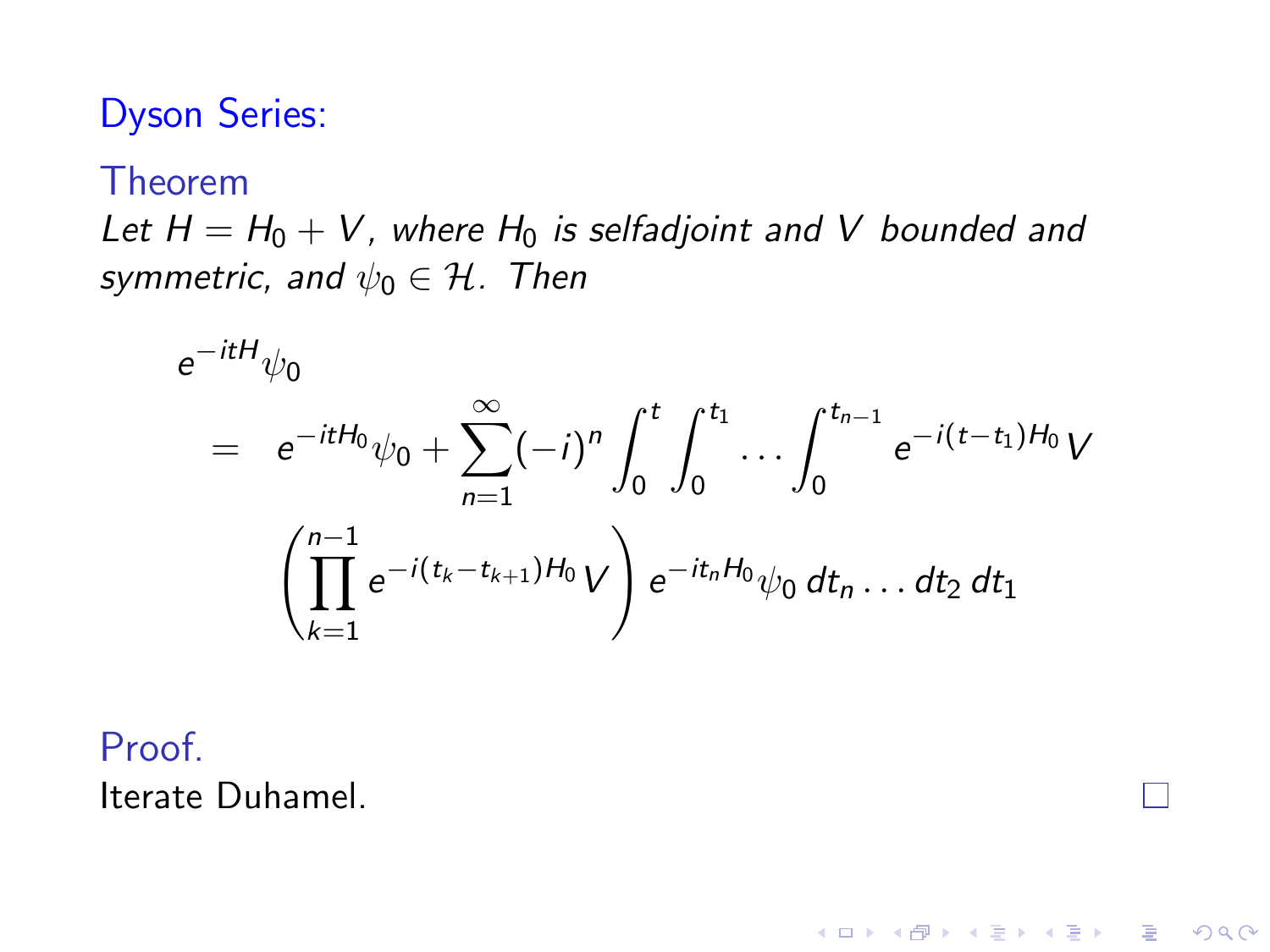# Commuting Operators:

If  $H = A + B$  with  $[A, B] = 0$ , then

$$
e^{-it(A+B)} = e^{-itA}e^{-itB}
$$

Special case: Hamiltonian of a non-interacting quantum system:

$$
H = \overline{H_1 \otimes I + I \otimes H_2} \quad \text{in } \mathcal{H} = \mathcal{H}_1 \otimes \mathcal{H}_2.
$$

Then

$$
e^{-itH} = e^{-it(H_1 \otimes I)}e^{-it(I \otimes H_2)} = (e^{-itH_1} \otimes I)(I \otimes e^{-itH_2})
$$
  
= 
$$
e^{-itH_1} \otimes e^{-itH_2}
$$

K ロ K K (P) K (E) K (E) X (E) X (P) K (P)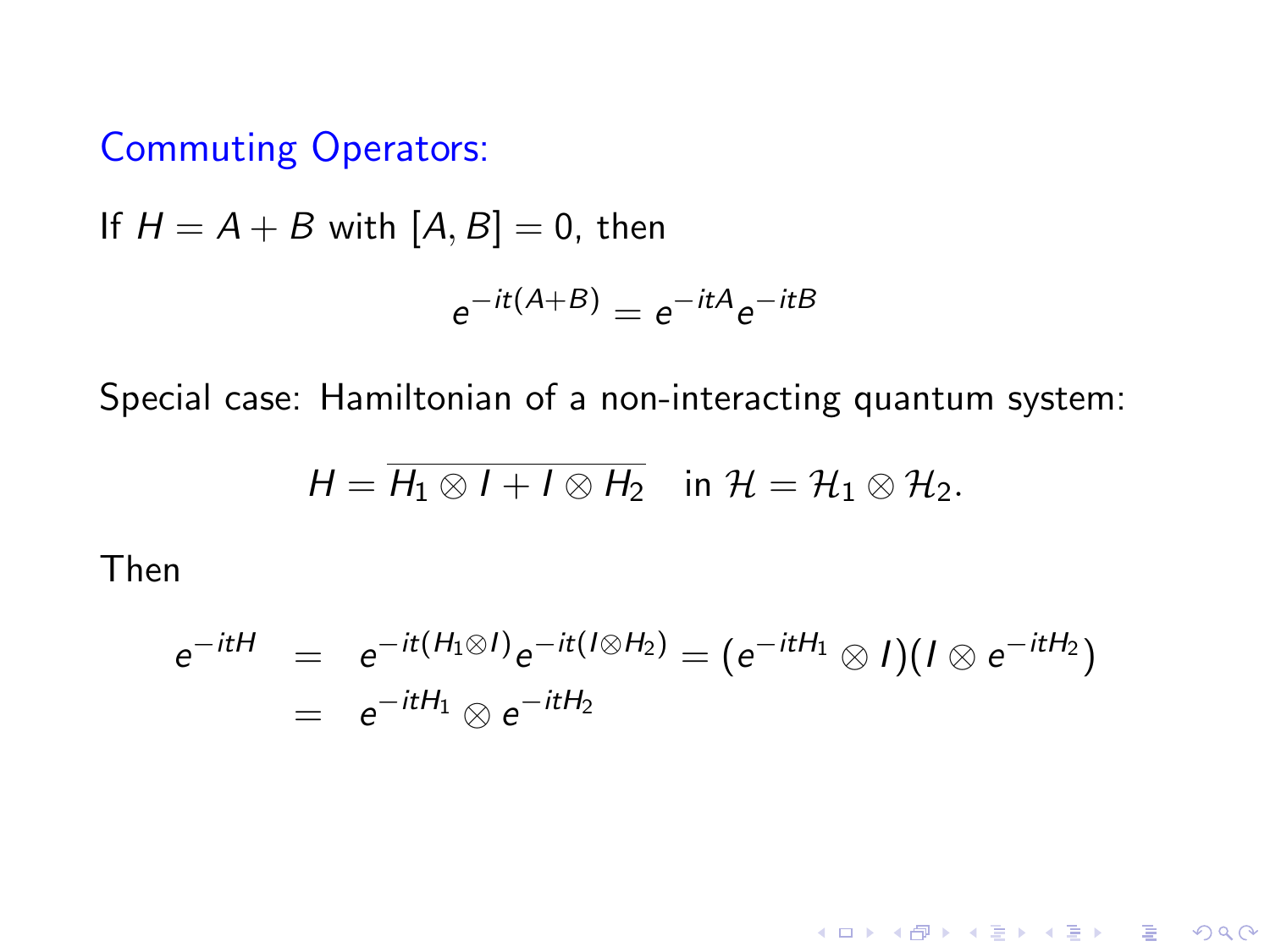Baker-Campbell-Hausdorff formula:

Let A, B be bounded and selfadjoint, such that

$$
[A,[A,B]] = [B,[A,B]] = 0.
$$

Then

$$
e^{-it(A+B)} = e^{-itA}e^{-itB}e^{\frac{t^2}{2}[A,B]}
$$

**Idea of proof:** (i) Differentiate  $e^{itB}e^{itA}e^{-it(A+B)}$ . (ii) Integrate. (iii) Iterate.

Proof extends to the (unbounded) position and momentum operators  $q$  and  $p$  in  $L^2(\mathbb{R})$  (note  $[p,q]=-i\ell)\Longrightarrow$ 

$$
\text{Weyl relation:} \quad e^{i(rp+sq)} = e^{-irs/2} e^{irp} e^{isq} \quad \forall r, s \in \mathbb{R}
$$

**KORKAR KERKER E VOOR**